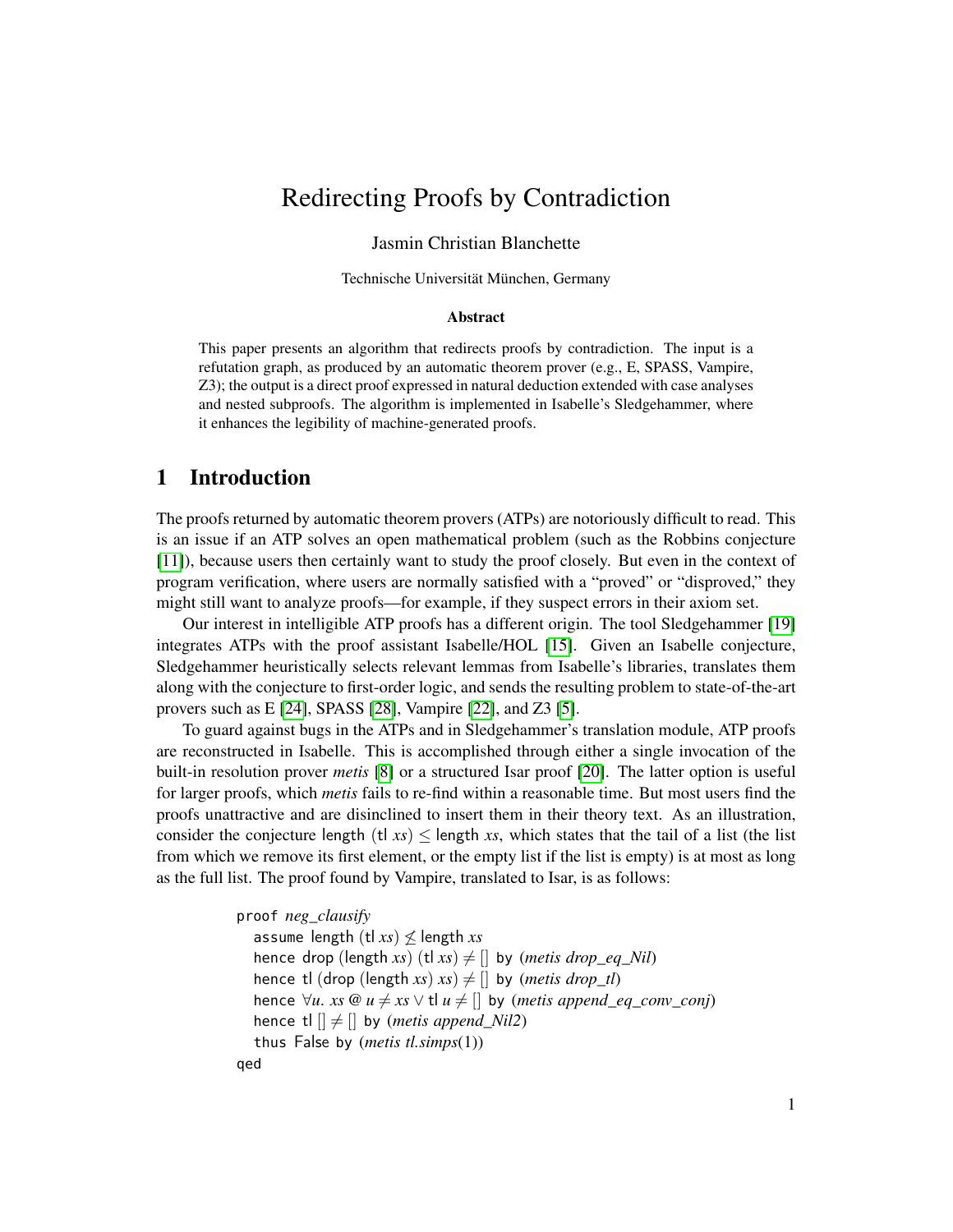(The function drop *n* removes the first *n* elements from a list.) The *neg\_clausify* proof method puts the Isabelle conjecture into negated clause form to ensure that it has the same shape as the corresponding ATP conjecture. The negation of the clause is introduced in the assume line, and a sequence of intermediate facts each introduced by hence leads to a contradiction.

There is a considerable body of research about making resolution proofs intelligible. Early work focused on translating detailed resolution proofs into natural deduction calculi [\[13,](#page-14-3) [21\]](#page-15-6). Although they are arguably more readable, these calculi operate at the logical level, whereas humans reason mostly at the "assertion level," invoking definitions and lemmas without providing the full logical details. A line of research focused on transforming natural deduction proofs into assertion-level proofs [\[1,](#page-14-4) [7\]](#page-14-5), culminating with the systems TRAMP [\[12\]](#page-14-6) and Otterfier [\[31\]](#page-15-7). More related work includes the identification of obvious inferences [\[4,](#page-14-7)[23\]](#page-15-8), the successful transformation of EQP's proof of the Robbins conjecture using ILF [\[3\]](#page-14-8), and more recently the use of TPTP-based tools to present Mizar articles [\[27\]](#page-15-9).

It would have been interesting to try out TRAMP and Otterfier, but these are large pieces of unmaintained software that are hardly installable on modern machines and that only support older ATP systems. Regardless, the problem looks somewhat different in the context of Sledgehammer. Because the provers are given hundreds of lemmas as axioms, they tend to find short proofs with few lemmas. Moreover, Sledgehammer can coalesce consecutive inferences if short proofs are desired. Replaying an inference is a minor issue, thanks to *metis*.

The first obstacle to readability is that the Isar proof, like the underlying ATP proof, is by contradiction. This paper presents an algorithm for transforming proofs by contradiction into direct proofs—or *redirecting* proofs—to improve intelligibility. Knuth, Larrabee, and Roberts call the unnecessary use of proof by contradiction a sin against mathematical exposition [\[10,](#page-14-9) §3]—but since redirection is always possible, what would a necessary use look like?

The redirection algorithm is not be tied to any one calculus or logic, as long as it admits contraposition. In particular, it works on the Isar proofs generated by Sledgehammer or directly on first-order TSTP proofs [\[26\]](#page-15-10). The direct proofs are expressed in a simple Isar-like syntax, which can be regarded as natural deduction extended with case analyses and nested subproofs (Section [2\)](#page-2-0). The algorithm is first demonstrated on a few examples (Section [3\)](#page-4-0) before it is presented in more detail, both in prose and as Standard ML pseudocode (Section [4\)](#page-8-0).

For examples with a simple linear structure, such as the Isar proof above, the proof can be turned around by applying contraposition repeatedly:

```
proof –
  have t|| = || by (metis tl.simps(1))
  hence \exists u. xs @u = xs \wedge tl u = [] by (metis append_Nil2)
  hence tl (drop (length xs) xs) = [] by (metis append_eq_conv_conj)
  hence drop (length xs) (tl xs) = [] by (metis drop_tl)
  thus length (t|x_s) \leq length xs by (metis drop_eq_Nil)
qed
```
The direct proof is easier to understand than the indirect one, even though it does not quite look like a human-written proof—humans would most likely avoid the detour through drop.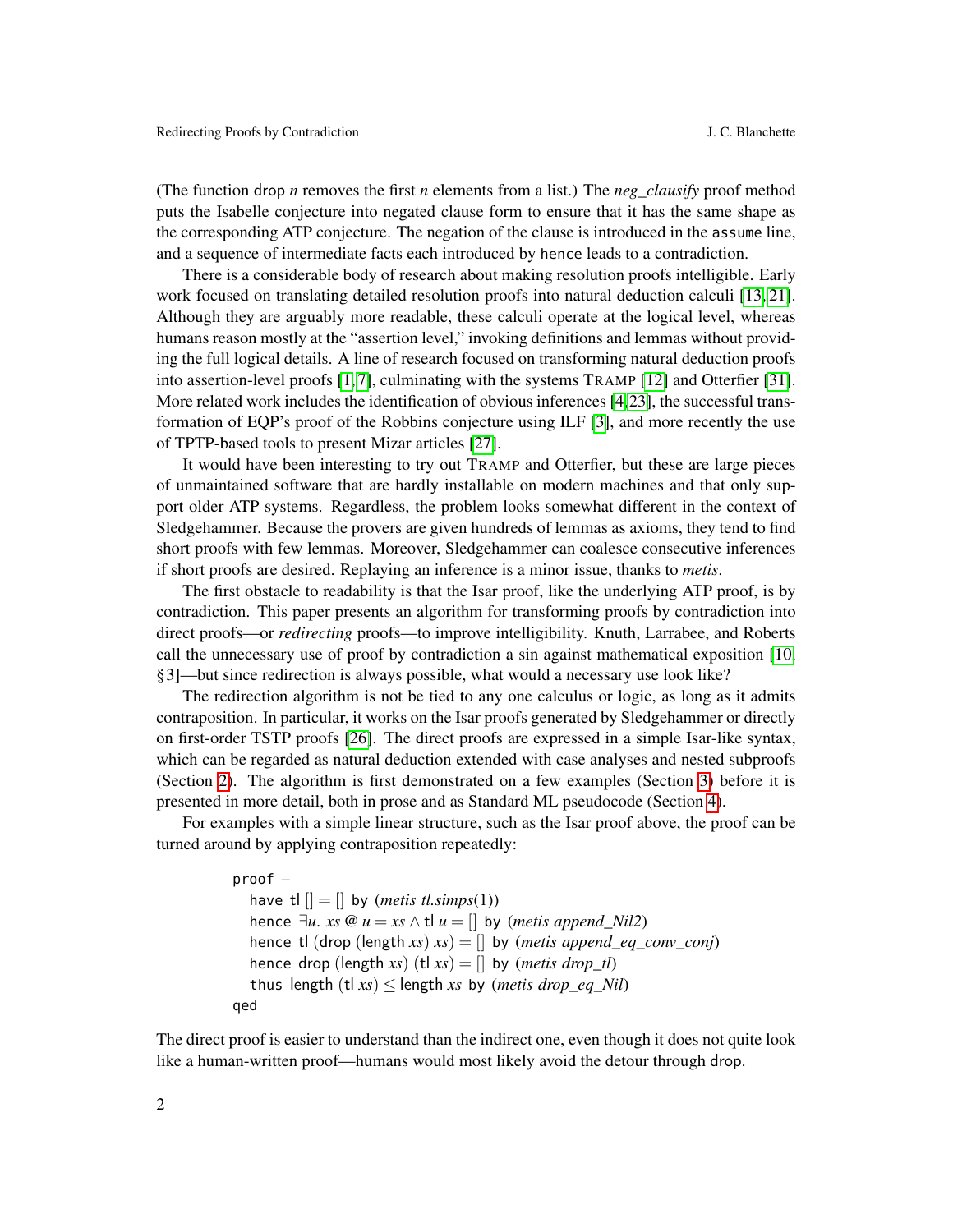The approach works on arbitrary proofs by contradiction. A prototype demonstrated at earlier workshops [\[18,](#page-15-11) [19\]](#page-15-0) sometimes exhibited exponential behavior. This has been resolved: Excluding a linear number of additional inferences that justify case analyses, each inference in the proof by contradiction now gives rise to exactly one inference in the direct proof. The algorithm can easily process proofs with hundreds or thousands of inferences.

The algorithm is implemented in Sledgehammer. It is also described in Section 6.8 of my Ph.D. thesis [\[2\]](#page-14-10), whose text largely forms the basis of this paper.

## <span id="page-2-0"></span>2 Proof Notations

**Proof Graph.** ATP proofs identify formulas by numbers. There may be several conjectures, in which case they are interpreted disjunctively. The negated conjectures and user-provided axioms are numbered 0, 1, 2, ...,  $n-1$ , and the derivations performed during proof search (whether or not they participate in the final proof) are numbered sequentially from *n*. We abstract the ATP proofs by ignoring the formulas and keeping only the numbers. We call formulas *atoms* since we are not interested in their structure. The letters *a*, *b* denote atoms.

An atom is *tainted* if it is one of the negated conjectures or has been derived, directly or indirectly, from a negated conjecture. For convenience, we relabel the ATP proof's atoms so that tainted atoms are decorated with a bar, denoting negation. Thus, if atom 3, corresponding to the formula  $\phi$ , is tainted, it is relabeled to  $\overline{3}$ , but it still stands for  $\phi$  and is called an atom despite the negative bar. After the relabeling, removing the bar negates the formula:  $3 \equiv \neg \phi$ .

A proof graph is a directed acyclic graph in which an edge  $a \rightarrow a'$  indicates that atom *a* is used to derive atom a'. Proof graphs are required to have exactly one sink node, whose formula is ⊥, and only one connected component. We adopt the convention that derived nodes appear lower than their parent nodes in the graph and omit the arrowheads:



It is natural to write  $\perp$  rather than a numeric label for the sink node in examples.

In Sledgehammer, unary inferences are collapsed, and the first-order formulas are translated back to HOL before the proof is redirected. This is outside the scope of this paper and is explained in more detail in a companion paper [\[25\]](#page-15-12).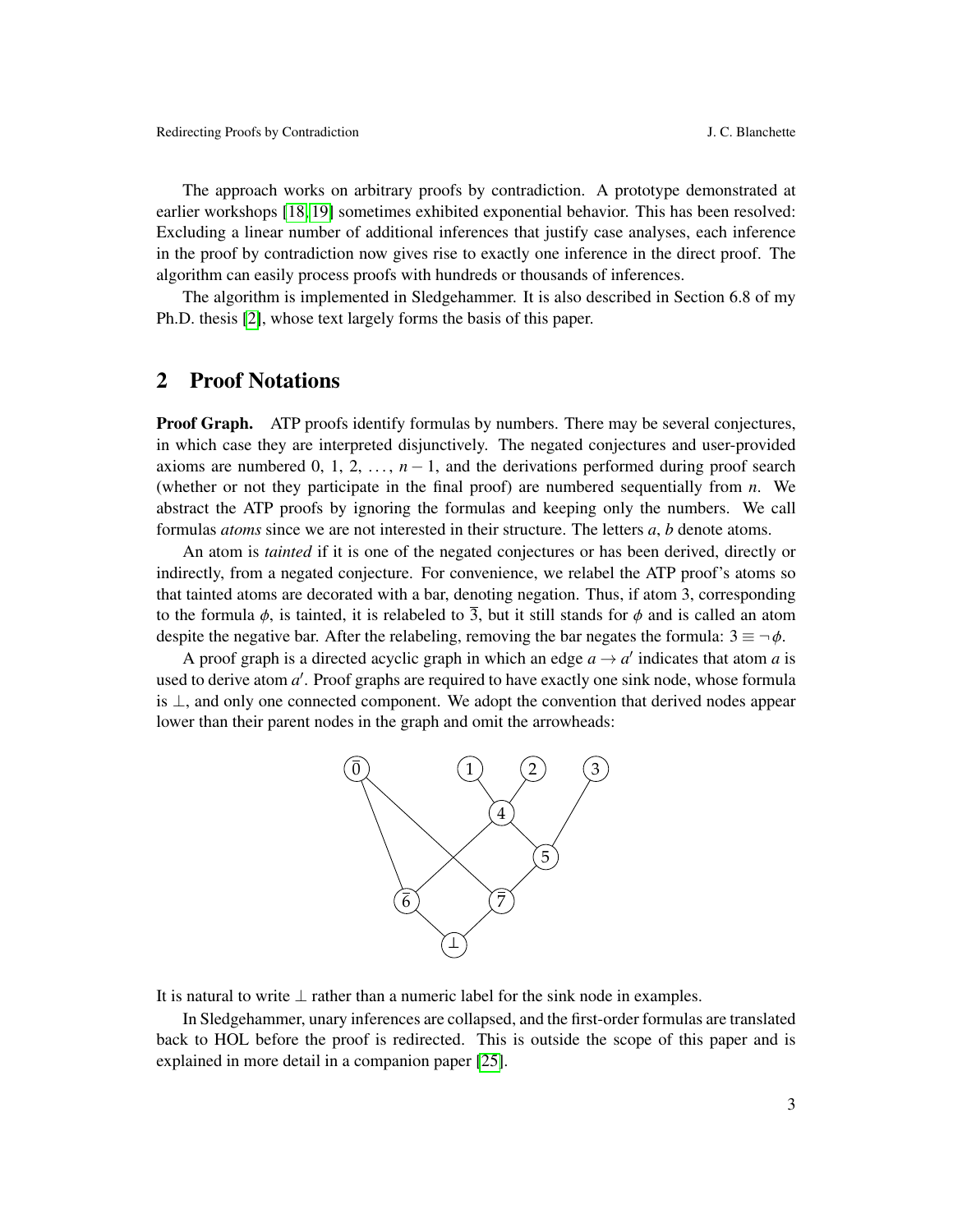Isar Proofs. Proof graphs cannot represent proofs by case analysis and only serve for the redirection algorithm's input. We need more powerful notations for the output. Isar proofs [\[14,](#page-14-11) §4; [29\]](#page-15-13) are a linear representation of natural deduction proofs in the style of Jaskowski [\[9\]](#page-14-12). ´ Unlike Gentzen-style trees [\[6\]](#page-14-13), they allow the sharing of common derivations. The proof on the left-hand side is by contradiction; that on the right-hand side is the corresponding direct proof:

| proof neg_clausify                                      | proof —                           |
|---------------------------------------------------------|-----------------------------------|
| assume $\overline{0}$                                   | have 4 by $(metis 12)$            |
| have 4 by $(metis 12)$                                  | have 5 by $(metis 3 4)$           |
| have 5 by $(metis 34)$                                  | have $6\vee 7$ by <i>metis</i>    |
| have $\overline{6}$ by ( <i>metis</i> $\overline{0}$ 4) | moreover                          |
| have 7 by ( <i>metis</i> $\overline{0}$ 5)              | $\{$ assume $6$                   |
| show $\perp$ by ( <i>metis</i> 67)                      | have 0 by $(metis 46)$ }          |
| qed                                                     | moreover                          |
|                                                         | $\{$ assume $7$                   |
|                                                         | have 0 by $(metis 5 7)$ }         |
|                                                         | ultimately show 0 by <i>metis</i> |
|                                                         | qed                               |

Notice that the direct proof involves a 2-way case analysis on a disjunction. Generalized disjunctions of the form  $a_1 \vee \cdots \vee a_m$  are called *clauses* and are denoted by the letters *c*, *d*, *e*. Clauses are considered equal modulo associativity, commutativity, and idempotence. Sets of clauses are denoted by Γ.

Proof redirection requires that inferences can be redirected using the contrapositive but otherwise makes no assumptions about the proof calculus. Inferences that introduce new symbols can also be redirected; for example, skolemization becomes "un-herbrandization" [\[25,](#page-15-12) §4].

Shorthand Proofs. The last proof format is an ad hoc shorthand notation for a subset of Isar. In their simplest form, these shorthand proofs are a list of derivations  $c_1, \ldots, c_m \triangleright c$  whose intuitive meaning is: "From the hypotheses  $c_1$  and ... and  $c_m$ , infer  $c$ ." The clauses on the left-hand side are interpreted as a set Γ.

If a hypothesis  $c_i$  is the previous derivation's conclusion, we can omit it and write  $\blacktriangleright$  instead of  $\triangleright$ . This notation mimics Isar, with  $\triangleright$  for have or show and  $\triangleright$  for hence or thus. Depending on whether we use the abbreviated format, our running example becomes

| $1.2 \triangleright 4$                | $1.2 \triangleright 4$                       |
|---------------------------------------|----------------------------------------------|
| 3.4 > 5                               | $3 \blacktriangleright 5$                    |
| 0.4 > 6                               | 0.4 > 6                                      |
| $\overline{0}$ , 5 $\triangleright$ 7 | $\overline{0}$ , 5 $\triangleright$ 7        |
| $6.7 \triangleright \bot$             | $\overline{6}$ $\blacktriangleright$ $\perp$ |
|                                       |                                              |

Each derivation  $\Gamma \rhd c$  is essentially a sequent with  $\Gamma$  as the antecedent and *c* as the succedent. For proofs by contradiction, the clauses in the antecedent are either the negated conjecture  $(\overline{0})$ ,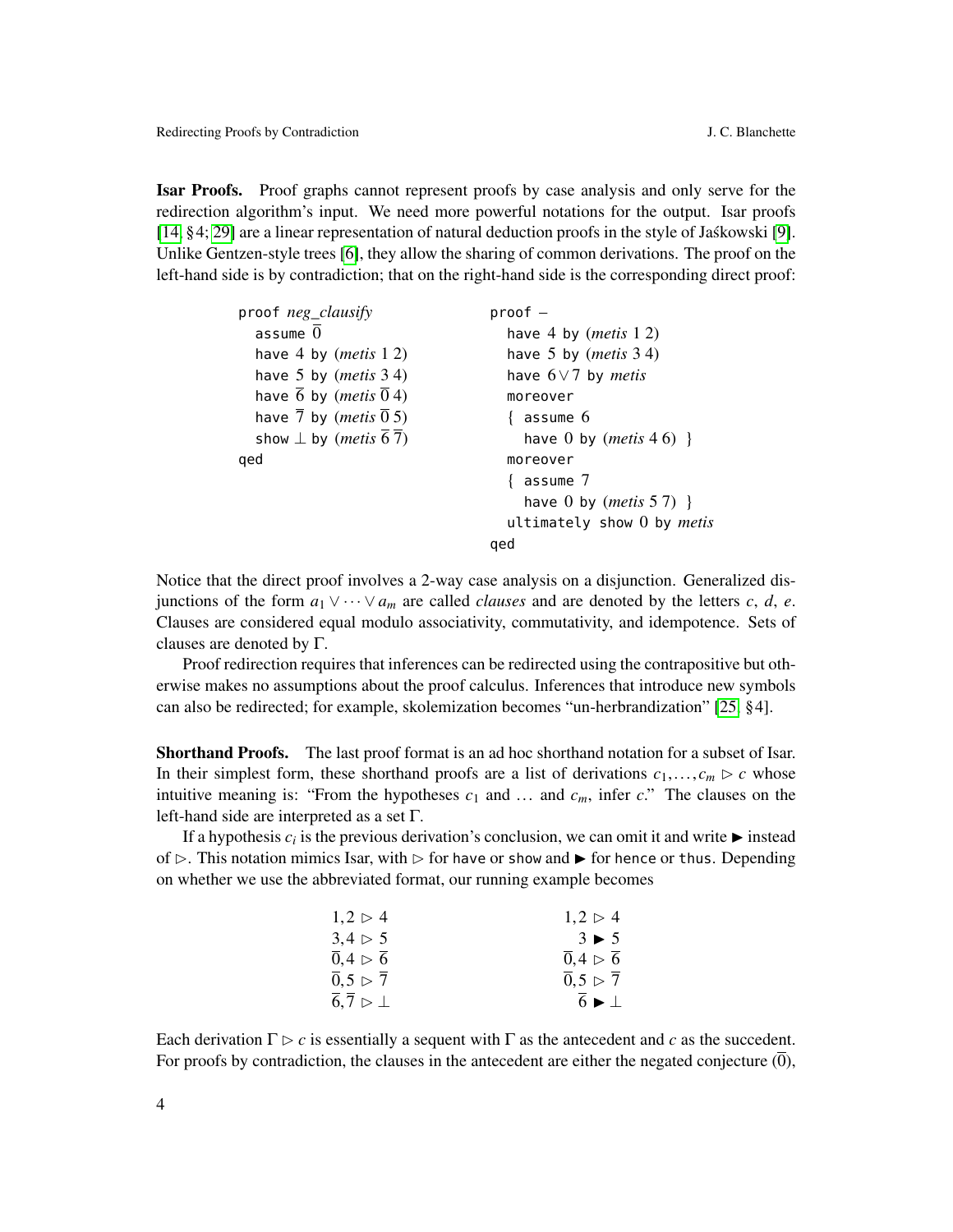atoms that correspond to background facts (1, 2, and 3), or atoms that were proved in preceding sequents (4, 5,  $\overline{6}$ , and  $\overline{7}$ ); the succedent of the last sequent is always  $\perp$ .

Direct proofs can be presented in the same way, but the negated conjecture  $\overline{0}$  may not appear in any of the sequents' antecedents, and the last sequent must have the conjecture 0 as its succedent. In some of the direct proofs, it is useful to introduce case analyses. For example:

$$
1,2 \rhd 4
$$
  
\n
$$
3 \rhd 5
$$
  
\n
$$
\rhd 6 \vee 7
$$
  
\n
$$
\left[ 4 \rhd 0 \right] 5 \rhd 0
$$

In general, case analysis blocks have the form

$$
\left[\begin{array}{ccc} [c_1] & \cdots & [c_m] \\ \Gamma_{11} & \rightarrow d_{11} & \cdots & \Gamma_{m1} & \rightarrow d_{m1} \\ \vdots & \vdots & \ddots & \vdots \\ \Gamma_{1k_1} & \rightarrow d_{1k_1} & \cdots & \Gamma_{mk_m} & \rightarrow d_{mk_m} \end{array}\right]
$$

with the requirement that a sequent with the succedent  $c_1 \vee \cdots \vee c_m$  has been proved immediately above the case analysis. Each of the branches must also be a valid proof. The assumptions  $[c_i]$  may be used to discharge hypotheses in the same branch, as if they had been sequents  $\triangleright c_i$ . The case analysis will sometimes be regarded as a sequent

$$
c_1 \vee \cdots \vee c_m, \bigcup_{i,j} (\Gamma_{ij} - c_i - \bigcup_{j' < j} d_{ij'}) \geq d_{1k_1} \vee \cdots \vee d_{mk_m}
$$

by ignoring its internal structure.

## <span id="page-4-0"></span>3 Examples of Proof Redirection

Before reviewing the redirection algorithm, we consider four examples of proofs by contradiction and redirect them to produce a direct proof. The first example has a simple linear structure, the second and third examples involve a "lasso," and the last example has no apparent structure.

A Linear Proof. We start with a simple proof by contradiction expressed as a proof graph and in our shorthand notation:

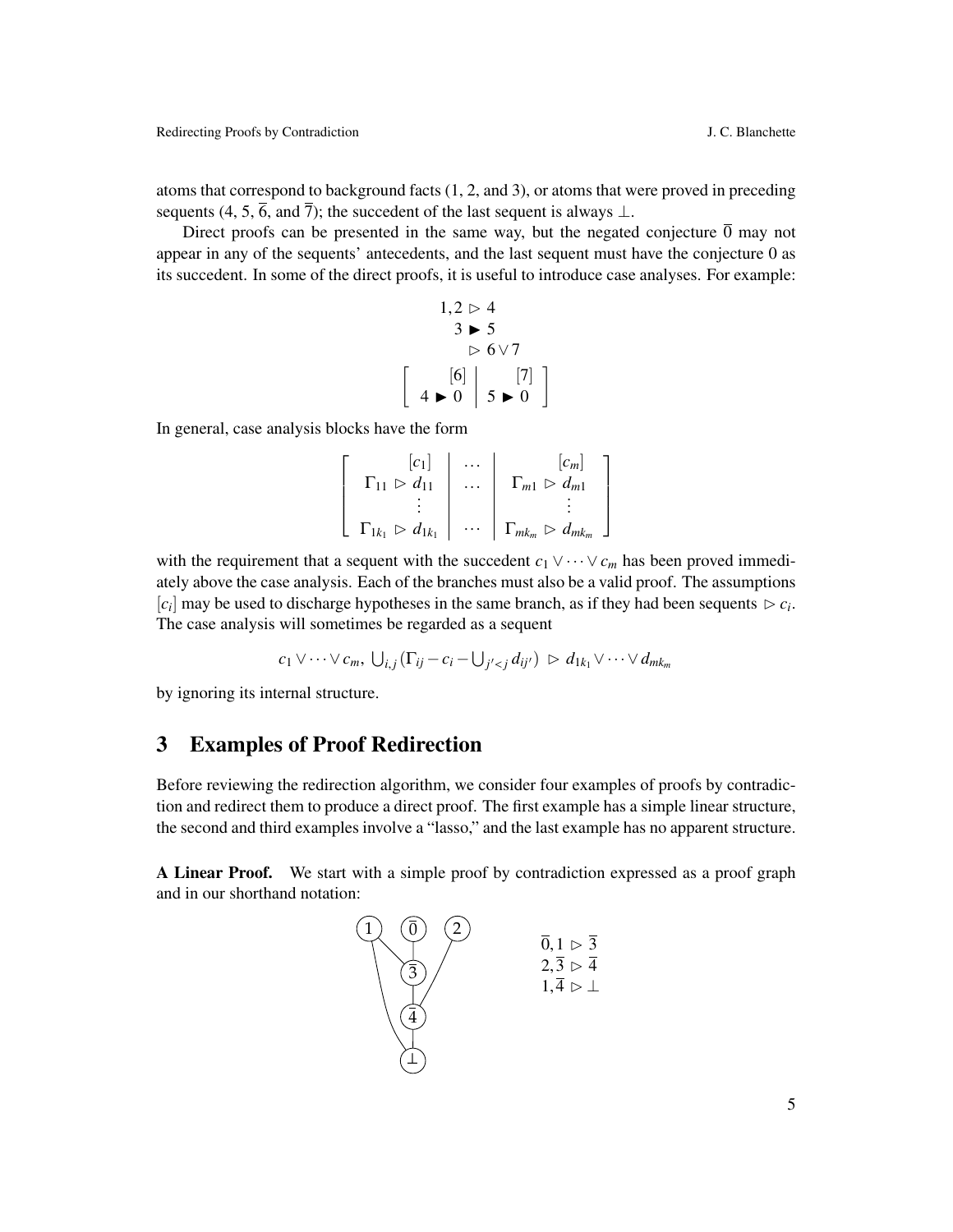We redirect the sequents using sequent-level contraposition to eliminate all taints (represented as bars after the relabeling). This gives

$$
1,3 \rhd 0
$$
  

$$
2,4 \rhd 3
$$
  

$$
1 \rhd 4
$$

We then obtain the direct proof by reversing the order of the sequents, and introduce  $\blacktriangleright$  wherever possible:

| $proof -$                      |                           |
|--------------------------------|---------------------------|
| have 4 by $(metis 1)$          | 1 > 4                     |
| hence $3$ by ( <i>metis</i> 2) | $2 \blacktriangleright 3$ |
| thus $0$ by ( <i>metis</i> 1)  | $1 \triangleright 0$      |
| qed                            |                           |

Lasso-Shaped Proofs. The next two examples look superficially like lassos but are of course acyclic, as required of all proof graphs:



We start with the example on the left-hand side. Starting from  $\bot$ , it is easy to redirect the stem:

$$
\begin{array}{c}\n \triangleright 6 \\
 6 \triangleright 5 \\
 5 \triangleright 3 \vee 4\n\end{array}
$$

When applying the contrapositive to eliminate the negations in  $\overline{3},\overline{4} \rhd \overline{5}$ , we obtain a disjunction in the succedent:  $5 \triangleright 3 \vee 4$ . To continue from there, we introduce a case analysis. In each branch, we can finish the proof:

$$
\left[\begin{array}{c} [3] \\ 3 \rhd 1 \\ 1 \rhd 0 \end{array}\middle|\begin{array}{c} [4] \\ 4 \rhd 2 \\ 2 \rhd 0 \end{array}\right]
$$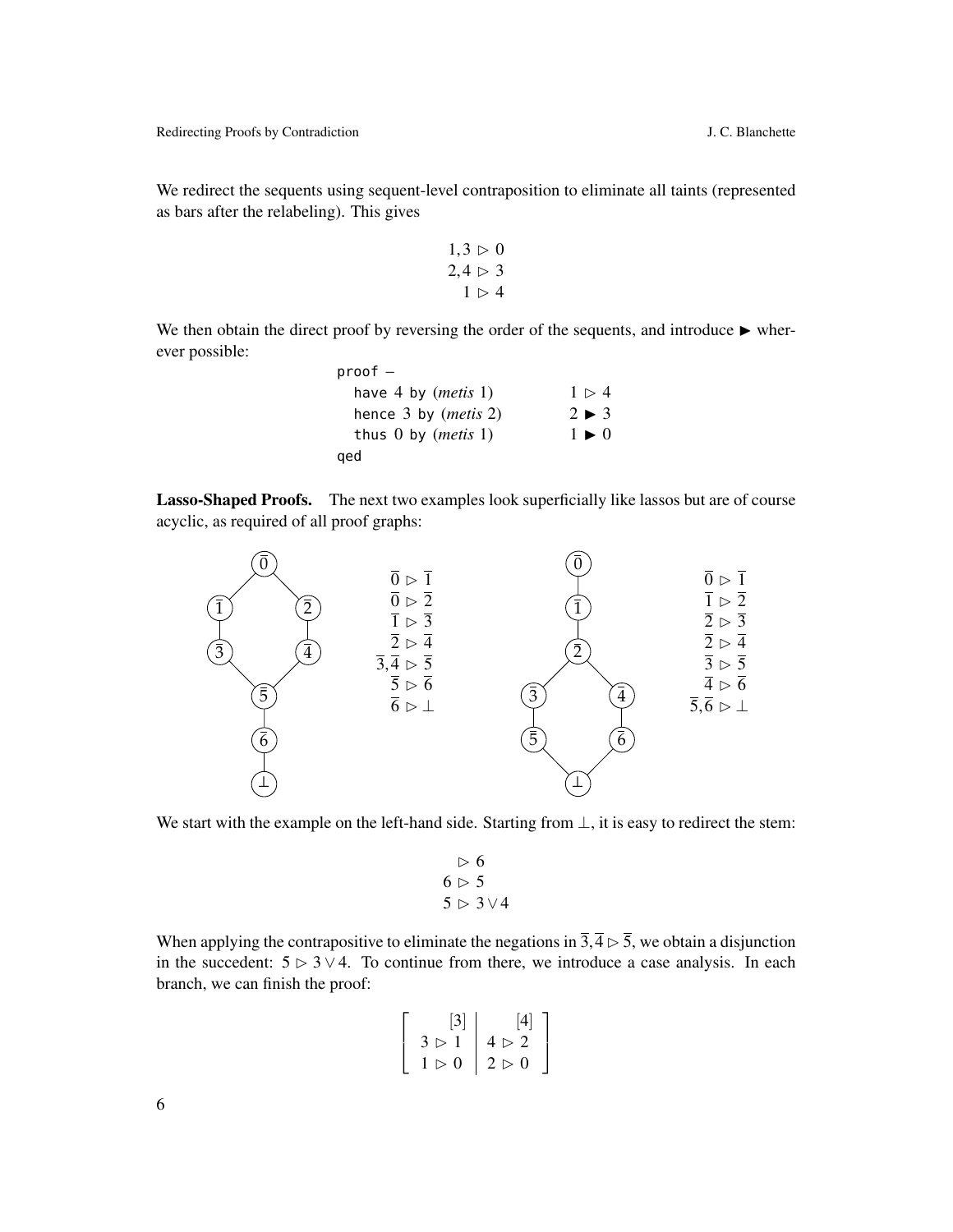In the second lasso example, the cycle occurs near the end of the contradiction proof. A disjunction already arises when we redirect the last derivation. Naively finishing each branch independently leads to a fair amount of duplication:

$$
\begin{bmatrix}\n & & & & & \\
5 & & & 3 \\
3 & & & & \\
2 & & 1 \\
1 & & & & \\
0 & 0 & 1 \\
0 & 0 & 1 \\
0 & 0 & 0\n\end{bmatrix}\n\begin{bmatrix}\n5 \\
6 \\
6 \\
1 \\
2 \\
1 \\
0\n\end{bmatrix}\n\begin{bmatrix}\n6 \\
6 \\
1 \\
2 \\
0 \\
1 \\
0\n\end{bmatrix}
$$

The key observation is that the two branches can share the last two inferences. This yields the following proof (without and with  $\blacktriangleright$ ):

| $> 5 \vee 6$                                                                                                                                  | $> 5 \vee 6$                                                                                                                                                      |
|-----------------------------------------------------------------------------------------------------------------------------------------------|-------------------------------------------------------------------------------------------------------------------------------------------------------------------|
| $\left[\begin{array}{c} [5] \\ 5 \rhd 3 \\ 3 \rhd 2 \end{array}\right] \left[\begin{array}{c} [6] \\ 6 \rhd 4 \\ 4 \rhd 2 \end{array}\right]$ | $\left[\begin{array}{c} [5] \\ \rightarrow 3 \\ \rightarrow 2 \end{array}\right] \left[\begin{array}{c} [6] \\ \rightarrow 4 \\ \rightarrow 2 \end{array}\right]$ |
| 2 > 1                                                                                                                                         |                                                                                                                                                                   |
| 1 > 0                                                                                                                                         | $\blacktriangleright$ 0                                                                                                                                           |

Here we were fortunate that the branches were joinable on the atom 2. To avoid duplication, we must in general join on a disjunction  $a_1 \vee \cdots \vee a_m$ , as in the next example.

A Spaghetti Proof. The final example is diabolical (and slightly unrealistic, perhaps):



We start with the contrapositive of the last sequent:

B 7∨8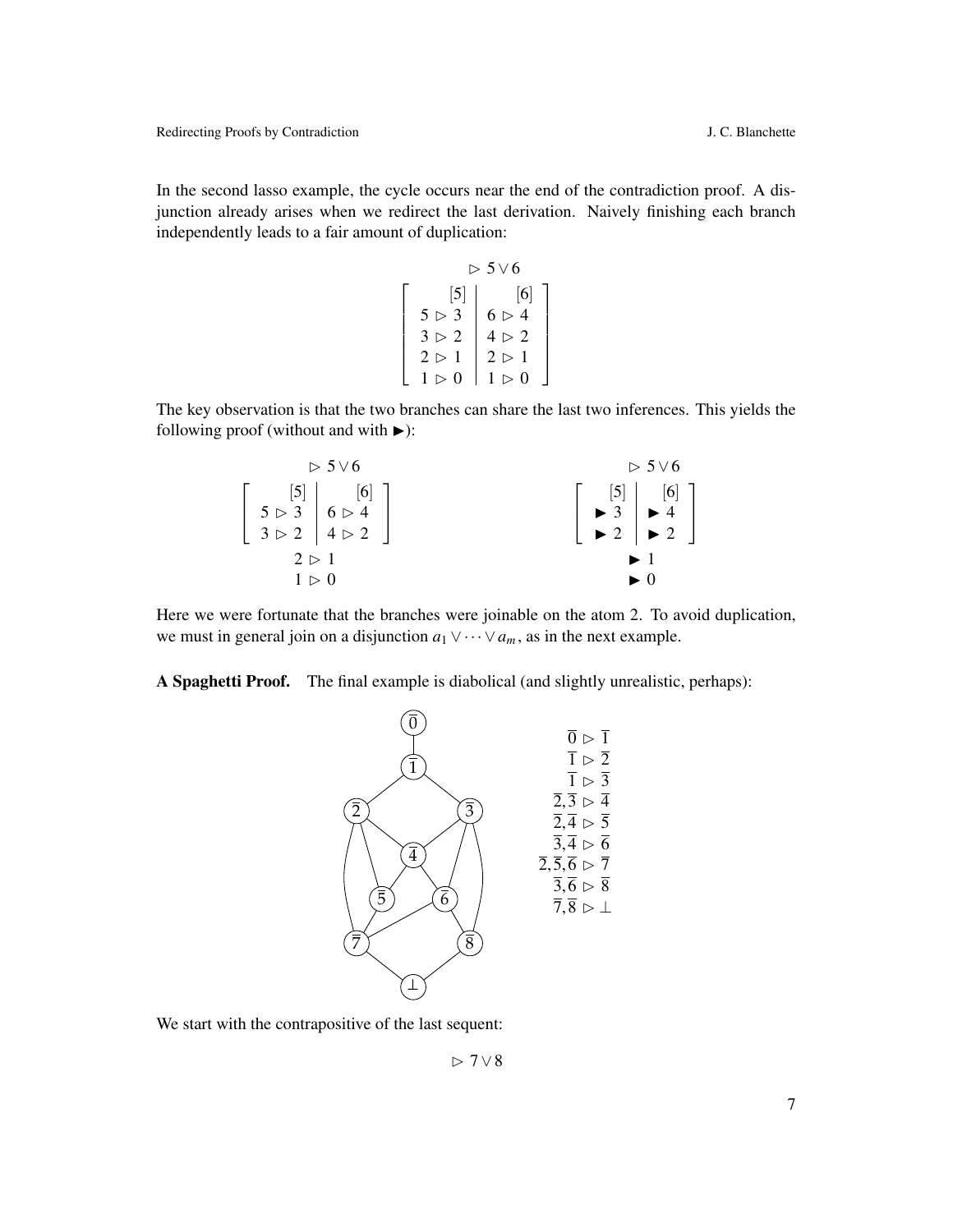We perform a case analysis on  $7 \vee 8$ . Since we want to avoid duplication in the two branches, we first determine which nodes are reachable in the refutation graph by navigating upward from either  $\overline{7}$  or  $\overline{8}$  but not from both. The only such nodes here are  $\overline{5}$ ,  $\overline{7}$ , and  $\overline{8}$ . In each branch, we can perform derivations of the form  $\Gamma \triangleright b$  where  $\Gamma \cap \{5,7,8\} \neq \emptyset$  without fearing duplication. Following this rule, we can only perform one inference in the right branch before we must stop:

$$
\begin{array}{c} [8] \\ 8 \rhd 3 \vee 6 \end{array}
$$

Any further inferences would need to be repeated in the left branch, so it is indeed a good idea to stop. The left branch starts as follows:

$$
\begin{array}{c} [7] \\ 7 \rhd 2 \vee 5 \vee 6 \end{array}
$$

We would now like to perform the inference  $5 \triangleright 2 \vee 4$ . This would certainly not lead to any duplication, because  $\overline{5}$  is not reachable from  $\overline{8}$  by navigating upward in the refutation graph. However, we cannot discharge the hypothesis 5, having established only the disjunction  $2\vee 5\vee$ 6. We need a case analysis on the disjunction to proceed:

| $\begin{bmatrix} 2 \end{bmatrix}$ $\begin{bmatrix} 5 \\ 5 \end{bmatrix}$ $\times$ 2 $\vee$ 4 $\begin{bmatrix} 6 \end{bmatrix}$ |  |
|--------------------------------------------------------------------------------------------------------------------------------|--|

The 2 and 6 subbranches are left alone, because there is no node that is reachable only from  $\overline{2}$  or  $\overline{6}$  but not from the other two nodes in  $\{\overline{2},\overline{5},\overline{6}\}$  by navigating upward in the refutation graph. Since only one branch is nontrivial, it is arguably more aesthetically pleasing to abbreviate the entire case analysis to

$$
2\vee 5\vee 6\vartriangleright 2\vee 4\vee 6
$$

Putting this all together, the outer case analysis becomes

$$
\left[\begin{array}{c} [7] \\ \blacktriangleright 2 \vee 5 \vee 6 \\ \blacktriangleright 2 \vee 4 \vee 6 \end{array}\right] \begin{array}{c} [8] \\ \blacktriangleright 3 \vee 6 \end{array}\right]
$$

The left branch proves  $2 \vee 4 \vee 6$ , the right branch proves  $3 \vee 6$ ; hence, both branches together prove 2∨3∨4∨6. Next, we perform the inference 6  $\triangleright$  3∨4. This requires a case analysis on 2∨3∨4∨6:

|  |  | [6]                                                                                                                 |  |
|--|--|---------------------------------------------------------------------------------------------------------------------|--|
|  |  | $\left[ \begin{array}{c c} 2 \end{array} \right]$ [3] $\left[ 4 \right]$ $\left[ 6 \triangleright 3 \vee 4 \right]$ |  |

This proves  $2 \vee 3 \vee 4$ . Since only one branch is nontrivial, we prefer to abbreviate the case analysis to

$$
2\vee 3\vee 4\vee 6\vartriangleright 2\vee 3\vee 4
$$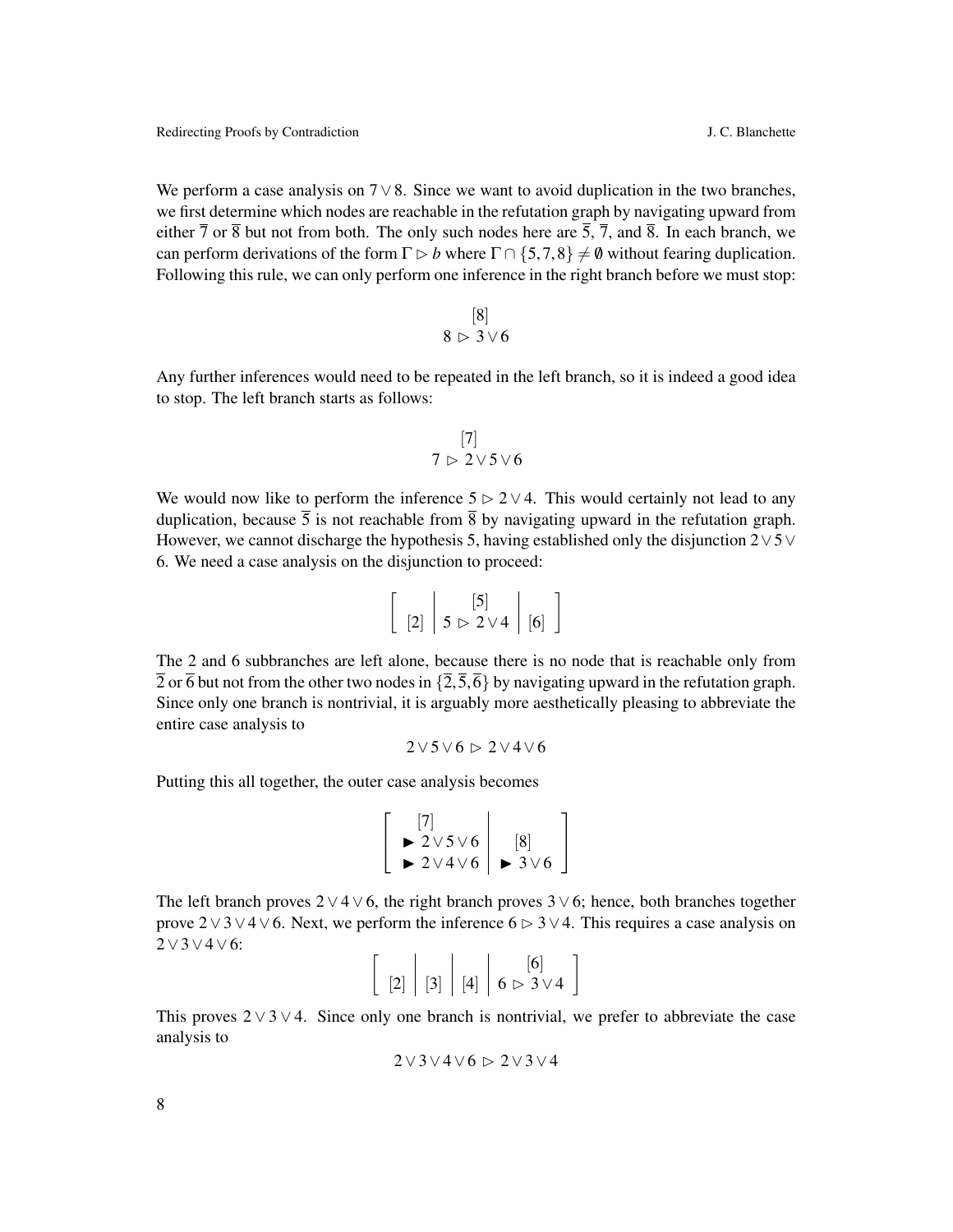B 7∨8

 $\blacktriangleright$  2∨3∨4  $\blacktriangleright$  2∨3

 $\blacktriangleright$  0

[3]  $\blacktriangleright$  1

1

 $\blacktriangleright$  1

[8]  $\blacktriangleright$  3  $\vee$  6 1  $\vert$ 

It may help to think of such abbreviated inferences as instances of rewriting modulo associativity, commutativity, and idempotence. Here, 6 is rewritten to  $3 \vee 4$  in  $2 \vee 3 \vee 4 \vee 6$ , resulting in 2∨3∨4. Similarly, the sequent  $4 \triangleright 2 \triangleright 3$  gives rise to the case analysis

$$
\left[\begin{array}{c|c} 2 & 3 & 4 \end{array}\right] = \left[\begin{array}{c} 4 & 4 \\ 4 & 2 \end{array}\right]
$$

which can be abbreviated as well. We are left with  $2 \vee 3$ . The rest is analogous to the second lasso-shaped proof:

$$
\left[\begin{array}{c} [2] \\ 2 \rhd 1 \end{array}\middle| \begin{array}{c} [3] \\ 3 \rhd 1 \end{array}\right]
$$

$$
1 \rhd 0
$$

Putting all of this together, we obtain the following proof, expressed in Isar and in shorthand. The result is quite respectable, considering the spaghetti-like graph we started with:

```
proof –
  have 7∨8 by metis
  moreover
  { assume 7
    hence 2∨5∨6 by metis
    hence 2∨4∨6 by metis }
  moreover
  { assume 8
    hence 3∨6 by metis }
  ultimately have 2∨3∨4∨6 by metis
  hence 2∨3∨4 by metis
  hence 2∨3 by metis
  moreover
  { assume 2
    hence 1 by metis }
  moreover
  { assume 3
    hence 1 by metis }
  ultimately have 1 by metis
  thus 0 by metis
qed
                                                      \sqrt{ }\overline{1}[7]
                                                         \blacktriangleright 2∨5∨6
                                                         \blacktriangleright 2∨4∨6
                                                           \lceil [2]
```
#### <span id="page-8-0"></span>4 The Redirection Algorithm

The process we applied in the examples above can be generalized into an algorithm. The algorithm takes an arbitrary proof by contradiction expressed as a set of sequents as input, and produces a proof in our Isar-like shorthand notation, with sequents and case analysis blocks. The proof is constructed one inference at a time starting from  $\top$  (the negation of  $\bot$ ) until the conjecture—in general, the disjunction of the conjectures—is proved.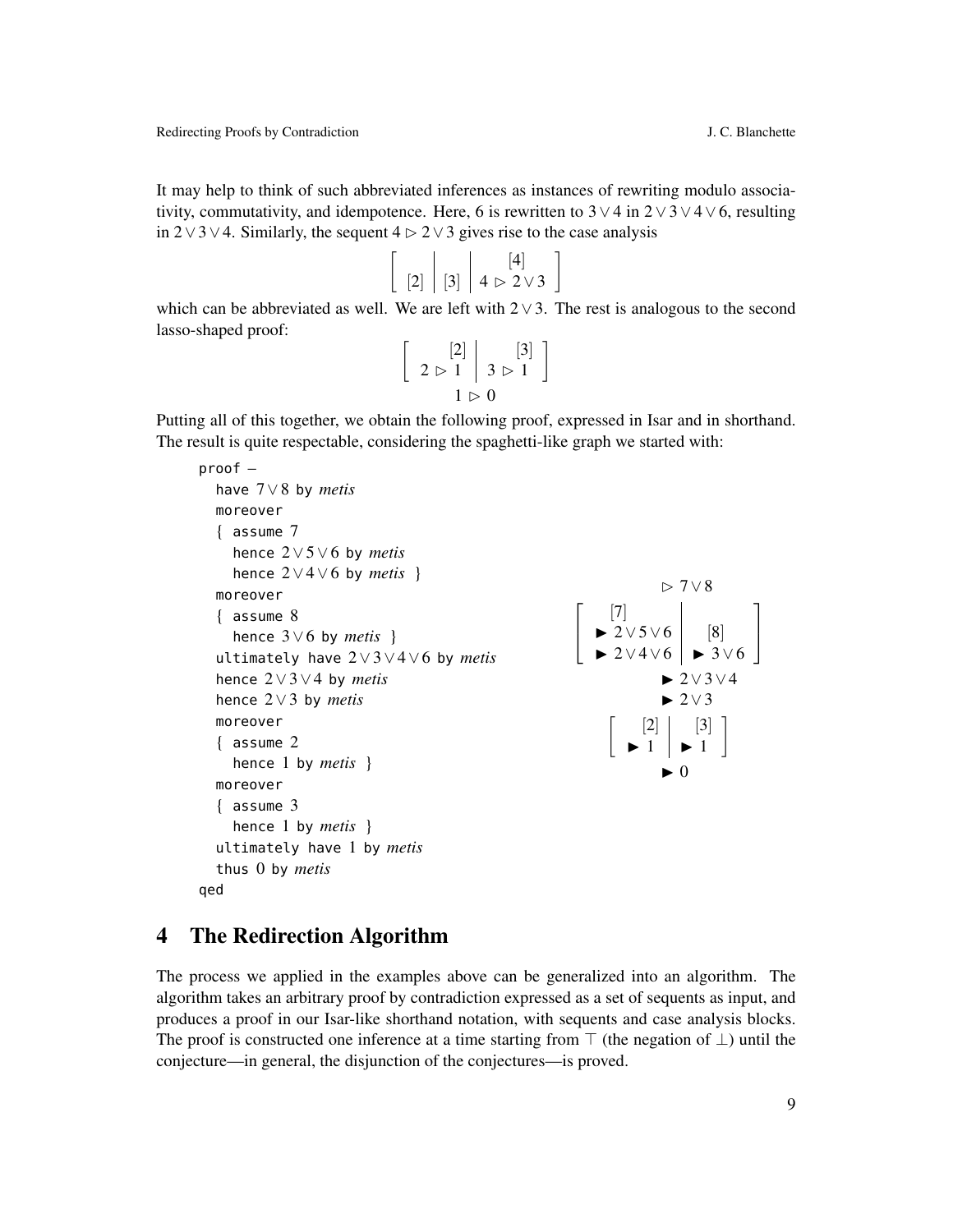**Basic Concepts.** A fundamental operation is sequent-level contraposition. Let  $a_1, \ldots, a_m$  be the untainted atoms and  $\overline{b_1}, \ldots, \overline{b_n}$  the tainted atoms of a proof by contradiction. The proof then consists of the following three kinds of sequent (with  $n > 0$ ):

$$
a_1,\ldots,a_m,\overline{b_1},\ldots,\overline{b_n}\triangleright \bot a_1,\ldots,a_m,\overline{b_1},\ldots,\overline{b_n}\triangleright \overline{b} \qquad a_1,\ldots,a_m\triangleright a
$$

Their *contrapositives* are, respectively,

$$
a_1,\ldots,a_m \triangleright b_1 \vee \cdots \vee b_n \qquad a_1,\ldots,a_m,b \triangleright b_1 \vee \cdots \vee b_n \qquad a_1,\ldots,a_m \triangleright a
$$

We call the contrapositives of the sequents in the proof by contradiction the *redirected sequents*.

Based on the set of redirected sequents, we define the *atomic inference graph* (AIG) with, for each redirected sequent  $\Gamma \triangleright c$ , an edge from each atom in  $\Gamma$  to each atom in *c*, and no additional edges. The AIG encodes the order in which the atoms can be inferred in a direct proof. Navigating forward (downward) in this graph along the unnegated tainted atoms  $b_j$ corresponds to navigating backward (upward) in the refutation graph along the  $\overline{b_i}$ 's.

Like the underlying refutation graph, the AIG is acyclic and connected. Potential cycles would involve either only untainted atoms  $a_i$ , only tainted atoms  $b_j$ 's, or a mixture of both kinds. A cycle  $a_{i_1} \to \cdots \to a_{i_k} \to a_{i_1}$  is impossible, because the contrapositive leaves these inferences unchanged and hence the cycle would need to occur in the (acyclic) refutation graph. A cycle  $b_{j_1} \to \cdots \to b_{j_k} \to b_{j_1}$  is impossible, because the contrapositive turns all the edges around and hence the reverse cycle would need to occur in the refutation graph. Finally, mixed cycles necessarily involve an edge  $b \rightarrow a$ , which is impossible because redirected sequents with untained atoms *a* can only have untainted atoms as predecessors (cf.  $a_1, \ldots, a_m \triangleright a$ ).

Given a set of (tainted or untainted) atoms *A*, the *zone* of an atom  $a \in A$  with respect to *A* is the set of possibly trivial descendants of *a* in the AIG that are not descendants of any of the other atoms in *A*. As a trivial descendant of itself, *a* will either belong to its own zone or to no zone all at (depending on whether it is a descendant of a node  $a' \in A - \{a\}$ ). Zones identify inferences that can safely be performed inside a branch in a case analysis.

**The Algorithm.** The algorithm keeps track of the *last-proved clause* (initially  $\top$ ), the set of *already proved atoms* (initially the set of facts taken as axioms), and the set of *remaining sequents* to use (initially all the redirected sequents provided as input). It performs these steps:

- 1. If there are no remaining sequents, stop.
- 2. If the last-proved clause is  $\top$  or a single atom:
	- 2.1. Pick a sequent  $\Gamma \triangleright c$  among the remaining sequents that can be proved using only already proved atoms, preferring sequents with a single atom in their succedent.
	- 2.2. Append  $\Gamma \triangleright c$  to the proof.
	- 2.3. Make *c* the last-proved clause, add *c* to the already proved atoms if it is an atom, and remove  $\Gamma \triangleright c$  from the remaining sequents.
	- 2.4. Go to step 1.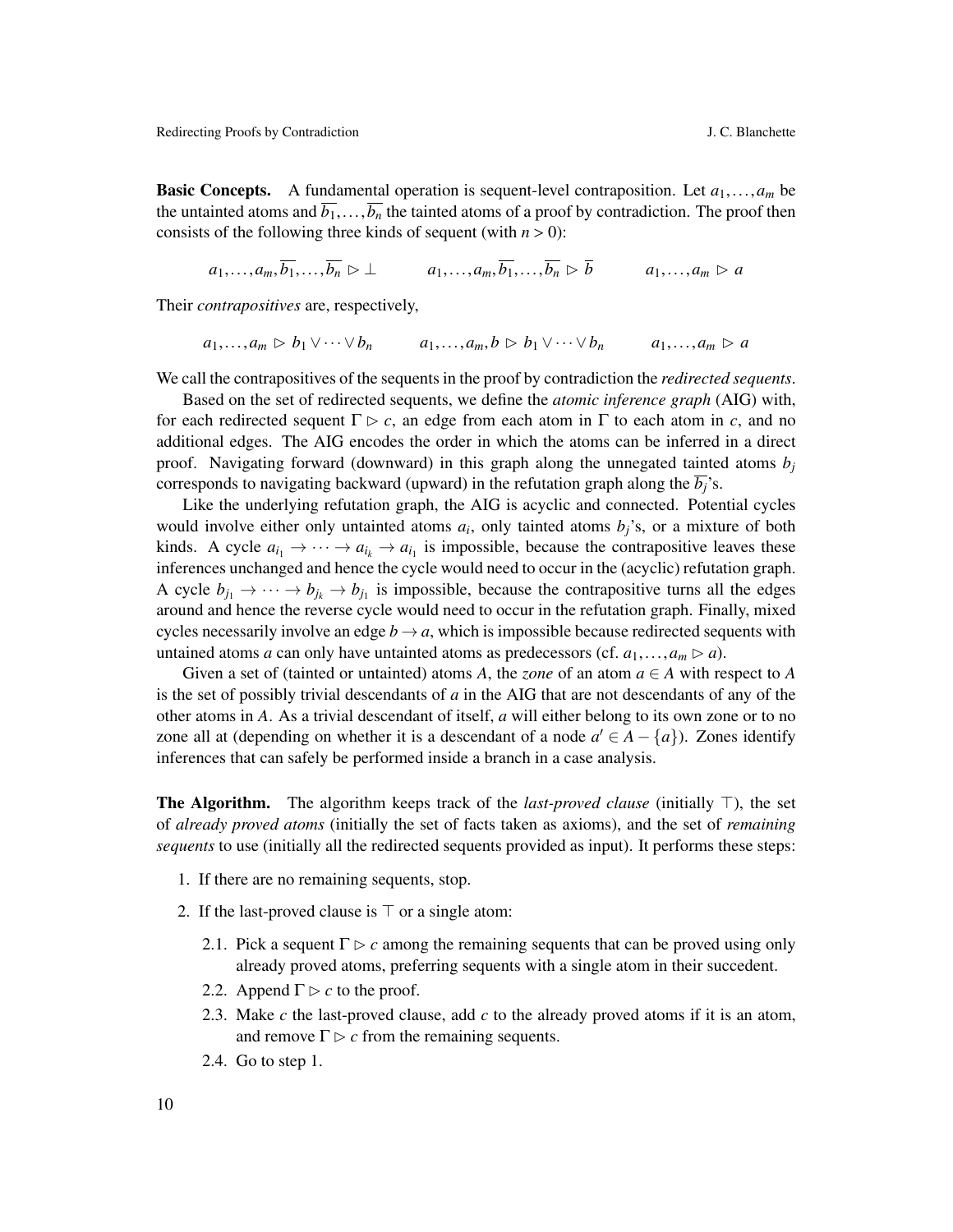- 3. Otherwise, the last-proved succedent is of the form *a*1∨···∨*am*. An *m*-way case analysis is called for: $<sup>1</sup>$ </sup>
	- 3.1. Compute the zone of each atom  $a_i$  with respect to  $\{a_1, \ldots, a_m\}$ .
	- 3.2. For each  $a_i$ , compute the set  $\mathscr{S}_i$  of sequents  $\Gamma \triangleright c$  such that  $\Gamma$  consists only of already proved atoms or atoms within *ai*'s zone.
	- 3.3. Recursively invoke the algorithm  $m$  times, once for each  $a_i$ , each time with  $a_i$  as the last-proved clause,  $a_i$  added to the already proved atoms, and  $\mathcal{S}_i$  as the set of remaining sequents. This step yields *m* (possibly empty) subproofs  $\pi_1, \ldots, \pi_m$ .
	- 3.4. Append the following case analysis block to the proof:

| $ a_1 $ | $ a_m $ |
|---------|---------|
|         | $\pi_m$ |
|         |         |

- 3.5. Make the succedent  $b_1 \vee \cdots \vee b_n$  of the case analysis block (regarded as a sequent) the last-proved clause, add  $b_1$  to the already proved atoms if  $k = 1$ , and remove all sequents belonging to any of the sets  $\mathcal{S}_i$  from the remaining sequents.
- 3.6. Go to step 1.

Whenever a redirected sequent is generated, it is removed from the set of remaining sequents. In step 3, the recursive calls operate on pairwise disjoint subsets  $\mathscr{S}_i$  of the remaining sequents. Consequently, each redirected sequent appears at most once in the generated proof, and the resulting direct proof contains the same number of inferences as the initial proof by contradiction. In Isar, each case analysis is additionally justified by one *metis* inference.

In the degenerate case where no atoms are tainted (i.e., the proof exploits an inconsistency in the axiom set), the generated proof is simply a linearization of the refutation graph, and the last inference proves  $\perp$  (which is, unusually, untainted). To produce a syntactically valid Isar proof, a trivial inference must be added to derive the conjecture from ⊥.

Pseudocode. To make the above description more concrete, the algorithm is presented in Standard ML pseudocode below.<sup>2</sup> The pseudocode is fairly faithful to the description above. Atoms are represented by integers and literals by sets (lists) of integers. Go-to statements are implemented by recursion, and the state is threaded through recursive calls as three arguments (*last*, *earlier*, and *seqs*). One notable difference, justified by a desire to avoid code duplication, is that the set of already proved atoms, called *earlier*, excludes the last-proved clause *last*. Hence, we take *last* ∪ *earlier* to obtain the already proved atoms, where *last* is either the empty list (representing  $\top$ ) or a singleton list (representing a single atom).

Shorthand proofs are represented as lists of *inference*s:

datatype *inference* = Have of *int list*  $\times$  *int list* | Cases of *(int*  $\times$  *inference list) list* 

<sup>&</sup>lt;sup>1</sup>A generalization would be to perform a *m'*-way case analysis, with  $m' < m$ , by keeping some disjunctions. For male we could perform a 3-way case analysis with  $a_1 \vee a_2$ , and  $a_3$  as the assumptions instead of breaki example, we could perform a 3-way case analysis with  $a_1 \vee a_2$ ,  $a_3$ , and  $a_4$  as the assumptions instead of breaking all the disjunctions in a 4-way analysis. This could lead to nicer proofs if the disjuncts are carefully chosen.

<sup>&</sup>lt;sup>2</sup>The actual ML code is distributed with Isabelle. A recent repository version is available at [http://isabelle.](http://isabelle.in.tum.de/repos/isabelle/file/e5303bd748f2/src/HOL/Tools/ATP/atp_proof_redirect.ML) [in.tum.de/repos/isabelle/file/e5303bd748f2/src/HOL/Tools/ATP/atp\\_proof\\_redirect.ML](http://isabelle.in.tum.de/repos/isabelle/file/e5303bd748f2/src/HOL/Tools/ATP/atp_proof_redirect.ML).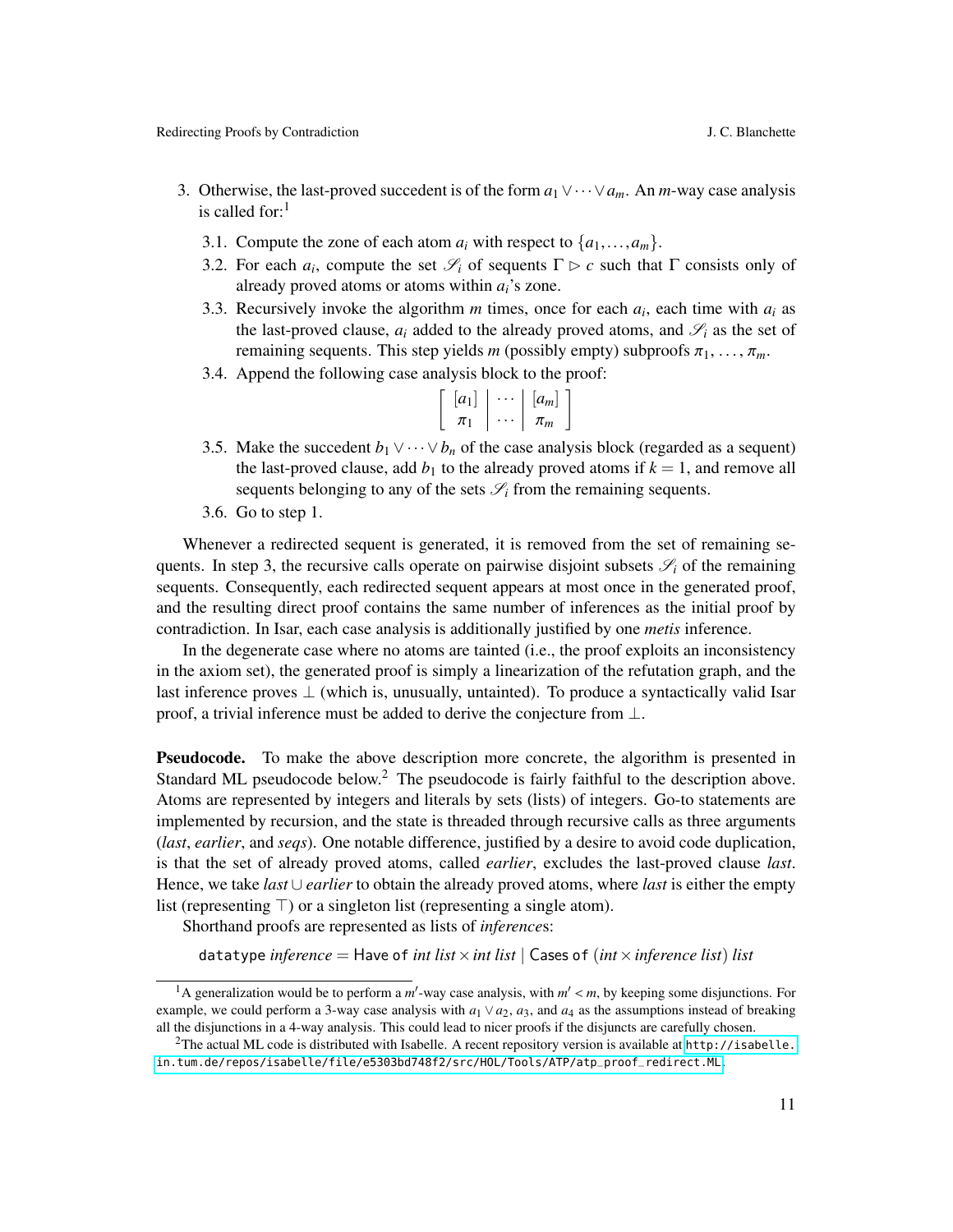The main function implementing the algorithm follows:

```
fun redirect last earlier seqs =
  if null seqs then
    \prodelse if length last ≤ 1 then
    let val provable = filter (fn (Γ, _) ⇒ Γ ⊆ last ∪ earlier) seqs
         val horn_provable = filter (fn (, |) \Rightarrow true | \Rightarrow false) provable
         val (Γ, c) = hd (horn_provable @ provable)
    in Have (\Gamma, c) :: redirect c (last ∪ earlier) (seqs - {(\Gamma, c)}) end
  else
    let val zs = zones_of (length last) (map (descendants seqs) last)
         val \mathscr{S} = map (fn z \Rightarrow filter (fn (\Gamma, \square) \Rightarrow \Gamma \subseteq earlier \cup z) seqs) zs
         val cases = map (fn (a, ss) \Rightarrow (a, redirect [a] earlier ss)) (zip last S)in Cases cases::redirect (succedent_of_cases cases) earlier (seqs−
S
S ) end
```
The code uses familiar ML functions, such as map, filter, and zip. It also relies on a descendants function that returns the descendants of the specified node in the AIG associated with *seqs*; its definition is omitted. Finally, the code depends on the following straightforward functions:

fun zones of  $0 =$   $||$ | zones\_of *n*  $(B::Bs) = (B − ∪Bs) :: zones_of (n − 1) (Bs @ [B])$ fun succedent of inf (Have  $($ , *c*)) = *c* | succedent\_of\_inf (Cases *cases*) = succedent\_of\_cases *cases* and succedent of case  $(a, [] = [a]$ | succedent of case  $(\_, \textit{info})$  = succedent of inf (last *infs*) and succedent\_of\_cases  $cases = \bigcup (map$  succedent\_of\_case  $cases$ )

Correctness. It is not hard to convince ourselves that the proof output by redirect is correct by inspecting the code. A Have  $(\Gamma, c)$  sequent is appended only if all the atoms in  $\Gamma$  have been proved (or assumed) already, and a case analysis on  $a_1 \vee \cdots \vee a_m$  always follows a sequent with the succedent *a*1∨···∨*am*. Whenever a sequent is output, it is removed from *seqs*. The function returns only if *seqs* is empty, at which point the conjecture must have been proved (except in the degenerate case where the negated conjecture does not participate in the refutation).

Termination is not quite as obvious. The recursion is well-founded, because the pair (length *seqs*, length *last*) becomes strictly smaller with respect to the lexicographic extension of < on natural numbers for each of the three syntactic recursive calls.

- For the first recursive call, the list  $segs \{(T, c)\}\)$  is strictly shorter than *seqs* since  $(\Gamma, c) \in \text{seas}.$
- The second call is performed for each branch of a case analysis; the *ss* argument is a (not necessarily strict) subset of the caller's *seqs*, and the list [*a*] is strictly shorter than *last*, which has length 2 or more.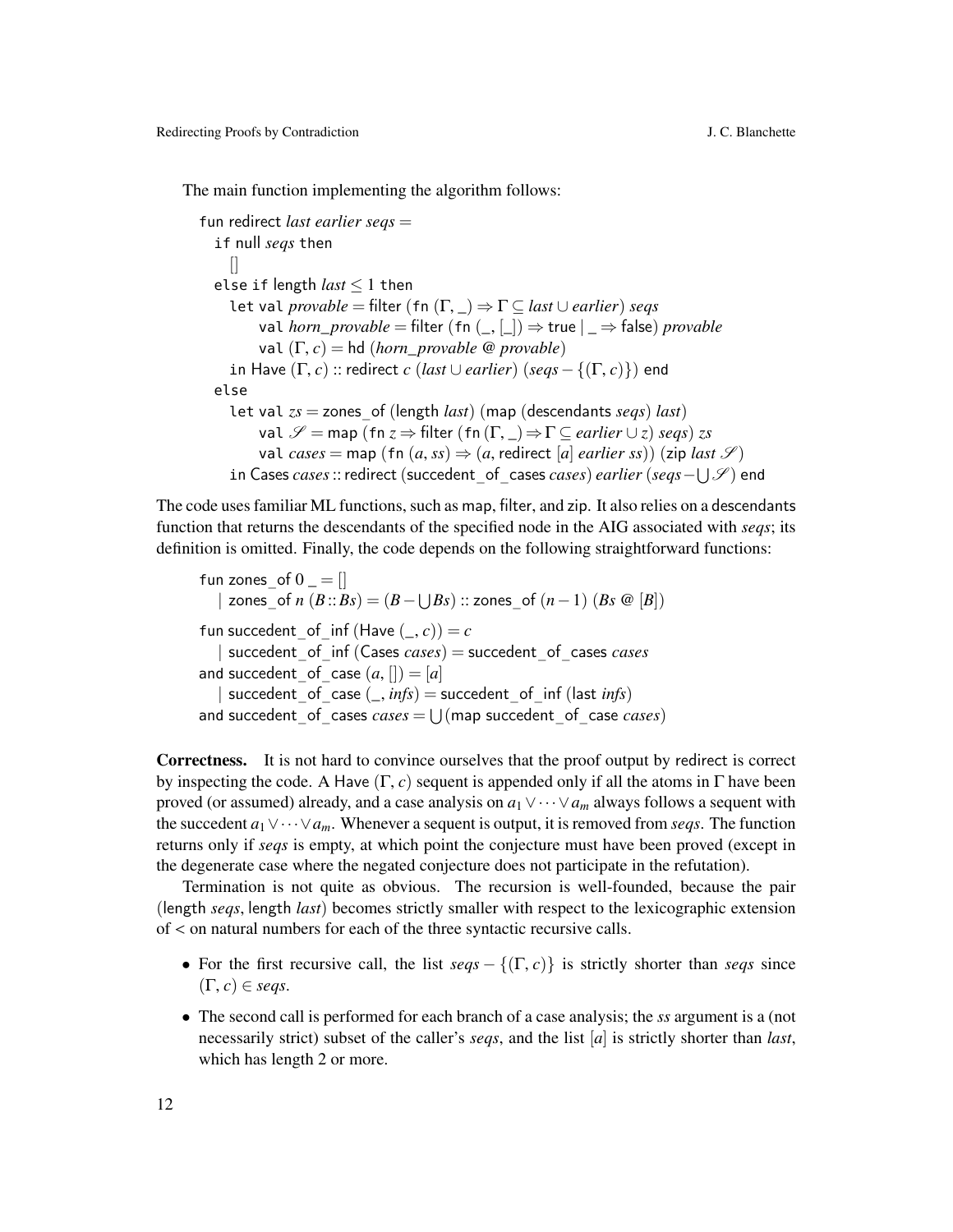• For the third call, the key property is that at least one of the zones is nonempty, from which we obtain  $\text{seq } s - \bigcup \mathcal{S}$  ⊂ *seqs*. If all the zones were empty, each atom  $a_i$  would be the descendant of at least one atom  $a_i$  in the AIG (with  $i' \neq i$ ), which is impossible because the AIG is acyclic.

As for run-time exceptions, the only worrisome construct is the hd call in redirect's second branch. We must convince ourselves that there exists at least one sequent (Γ, *<sup>c</sup>*) <sup>∈</sup> *seqs* such that Γ ⊆ *last* ∪ *earlier*. Intuitively, this is unsurprising, because *seqs* is initialized from a wellformed refutation graph: The nonexistence of such a sequent would indicate a gap or a cycle in the refutation graph. More precisely, if there exist untainted atoms  $\notin$  *last* ∪ *earlier*, these can always be processed first; indeed, the preference for sequents with a single atom in their succedent ensures that they are processed before the first case analysis. Otherwise:

- If *last* is  $[$  (representing  $\top$ ) or an untainted atom, the contrapositive  $a_1, \ldots, a_m \triangleright b_1 \vee$  $\cdots \vee b_n$  of the very last inference is applicable since it only depends on untainted atoms, all of which have already been proved.
- Otherwise, *last* is a tainted atom *b*. The refutation graph must contain an inference  $a_1, \ldots, a_m, \overline{b_1}, \ldots, \overline{b_n} \triangleright \overline{b}$ , whose redirected inference is  $a_1, \ldots, a_m, b \triangleright b_1 \vee \cdots \vee b_n$ . Since it only depends on *b* and untainted atoms, it is applicable.

Inlining. As a postprocessing step, we can abbreviate case analyses in which only one branch is nontrivial, transforming

 [*ci* ] *<sup>d</sup>*11, ..., *<sup>d</sup>*1*k*<sup>1</sup> <sup>B</sup> *<sup>e</sup>*<sup>1</sup> . . . [*c*1] ··· [*ci*−1] *<sup>d</sup>n*1, ..., *<sup>d</sup>nk<sup>n</sup>* <sup>B</sup> *<sup>e</sup><sup>n</sup>* [*ci*+1] ··· [*cm*] into *<sup>d</sup>*f11, ..., *<sup>d</sup>*g1*k*<sup>1</sup> <sup>B</sup> *<sup>e</sup>*e<sup>1</sup> . . . *<sup>d</sup>*f*n*1, ..., *<sup>d</sup>*g*nk<sup>n</sup>* <sup>B</sup> *<sup>e</sup>*e*<sup>n</sup>*

where the function  $\tilde{c}$  is the identity except for the assumption  $c_i$  and the conclusions  $e_1, \ldots, e_n$ :

$$
\widetilde{c_i} = c_1 \vee \cdots \vee c_m \qquad \qquad \widetilde{e_j} = c_1 \vee \cdots \vee c_{i-1} \vee e_j \vee c_{i+1} \vee \cdots \vee c_m
$$

It is debatable whether such inlining is a good idea. The resulting proof has a simpler structure, with fewer nested proof blocks. However, these nested blocks can help make complex proof more intelligible. Moreover, the *n*-fold repetition of the disjuncts  $c_1, \ldots, c_{i-1}, c_{i+1}, \ldots, c_m$ clutters the proof and can slow it down.

The above procedure can be generalized to arbitrary case analysis blocks. I am grateful to Konstantin Korovin for insights that lead me to realize this. We can rewrite an *m*-way case analysis

| $ c_1 $                                 |          | $ c_m $                                       |
|-----------------------------------------|----------|-----------------------------------------------|
| $e_{11}$                                |          | $\Gamma_{m1} \triangleright e_{m1}$           |
|                                         |          |                                               |
| $\Gamma_{1k_1} \triangleright e_{1k_1}$ | $\cdots$ | $\Gamma_{mk_m} \triangleright e_{mk_m} \perp$ |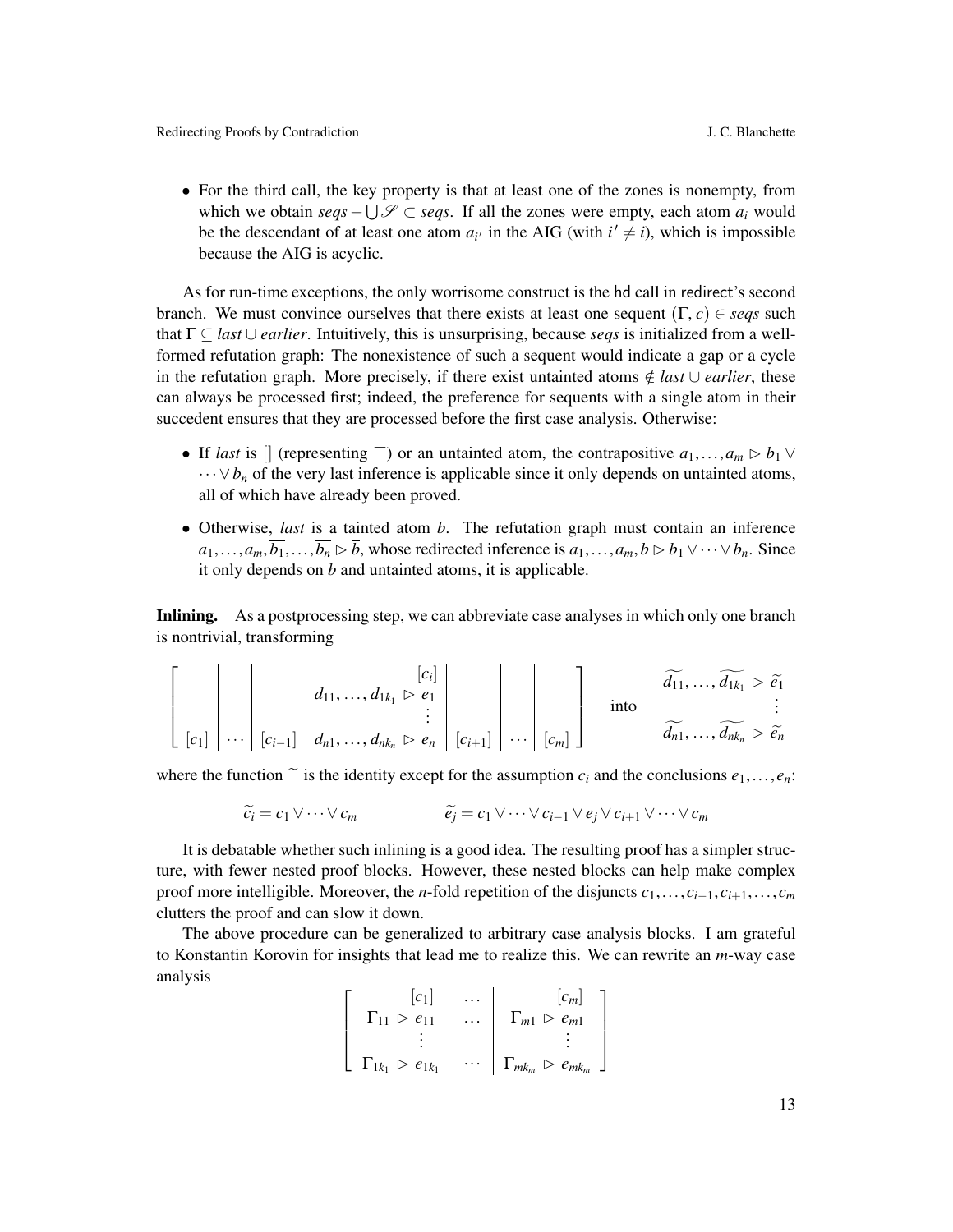into a sequence of *m* case analyses:

$$
\left[\begin{array}{c|c} \mathbf{c}_{i} & \mathbf{c}_{i} & \mathbf{c}_{i} \\ \hline \mathbf{c}_{i} & \mathbf{c}_{i} & \mathbf{c}_{i} \\ \mathbf{c}_{i} & \mathbf{c}_{i} & \mathbf{c}_{i} \\ \mathbf{c}_{i} & \mathbf{c}_{i} & \mathbf{c}_{i} \end{array}\right] \begin{array}{c|c} \mathbf{c}_{i} & \mathbf{c}_{i} & \mathbf{c}_{i} \\ \hline \mathbf{c}_{i} & \mathbf{c}_{i} & \mathbf{c}_{i} \\ \hline \mathbf{c}_{i+1} & \mathbf{c}_{i+1} & \mathbf{c}_{i} \\ \hline \mathbf{c}_{i+1} & \mathbf{c}_{i+1} & \mathbf{c}_{i} \end{array}\right]
$$

Each of these has only one nontrivial branch and can be inlined, yielding a branch-free proof. For the spaghetti proof of the previous section, this process yields

$$
\triangleright 7\vee 8
$$
\n
$$
\triangleright 2\vee 5\vee 6\vee 8
$$
\n
$$
\triangleright 2\vee 4\vee 6\vee 8
$$
\n
$$
\triangleright 2\vee 3\vee 4\vee 6
$$
\n
$$
\triangleright 2\vee 3\vee 4
$$
\n
$$
\triangleright 2\vee 3\vee 4
$$
\n
$$
\triangleright 2\vee 3
$$
\n
$$
\triangleright 1\vee 3
$$
\n
$$
\triangleright 1
$$
\n
$$
\triangleright 0
$$

The example shows clearly that we rapidly obtain large disjunctions. In practice, each of the disjuncts would be an arbitrarily complex formula. Local definitions could be used to avoid repeating the formulas, but the loss of modularity is deplorable. Indeed, similar concerns about Hoare-style proof outlines for separation logic have lead to the development of ribbon proofs [\[30\]](#page-15-14), whose parallel ribbons evoke the branches of a case analysis.

If branch-free proofs are nonetheless desired, they can be generated more directly by iteratively "rewriting" the atoms, following a suggestion by Korovin. For example, starting from the sequent  $\triangleright$  7∨8, rewriting 7 would involve resolving  $\triangleright$  7∨8 with 7  $\triangleright$  2∨5∨6, resulting in  $2 \vee 5 \vee 6 \vee 8$ . In general, rewriting a tainted atom *b<sub>i</sub>* within a sequent  $\Gamma \triangleright b_1 \vee \cdots \vee b_n$  involves resolving that sequent with the redirected sequent that has  $b_j$  in its assumptions. To guarantee that the procedure is linear, it suffices to rewrite atoms only if all their ancestors in the AIG have already been rewritten, thereby preventing multiple rewrites of the same atom.

### 5 Conclusion

This paper presented an algorithm that transforms proofs by contradiction as returned by automatic theorem provers into direct proofs. It sometimes introduces case splits but avoids duplicating inferences in the different branches of the split by joining again as early as possible. The resulting proofs are direct Isar proofs that have some of the structure Isabelle users have come to expect. The described procedure is admittedly fairly straightforward; it would not be surprising if it were part of folklore or a special case of existing work.

While the output is designed for replaying proofs, it also has a pedagogical value: Unlike Isabelle's automatic tactics, which are black boxes, the proofs delivered by Sledgehammer can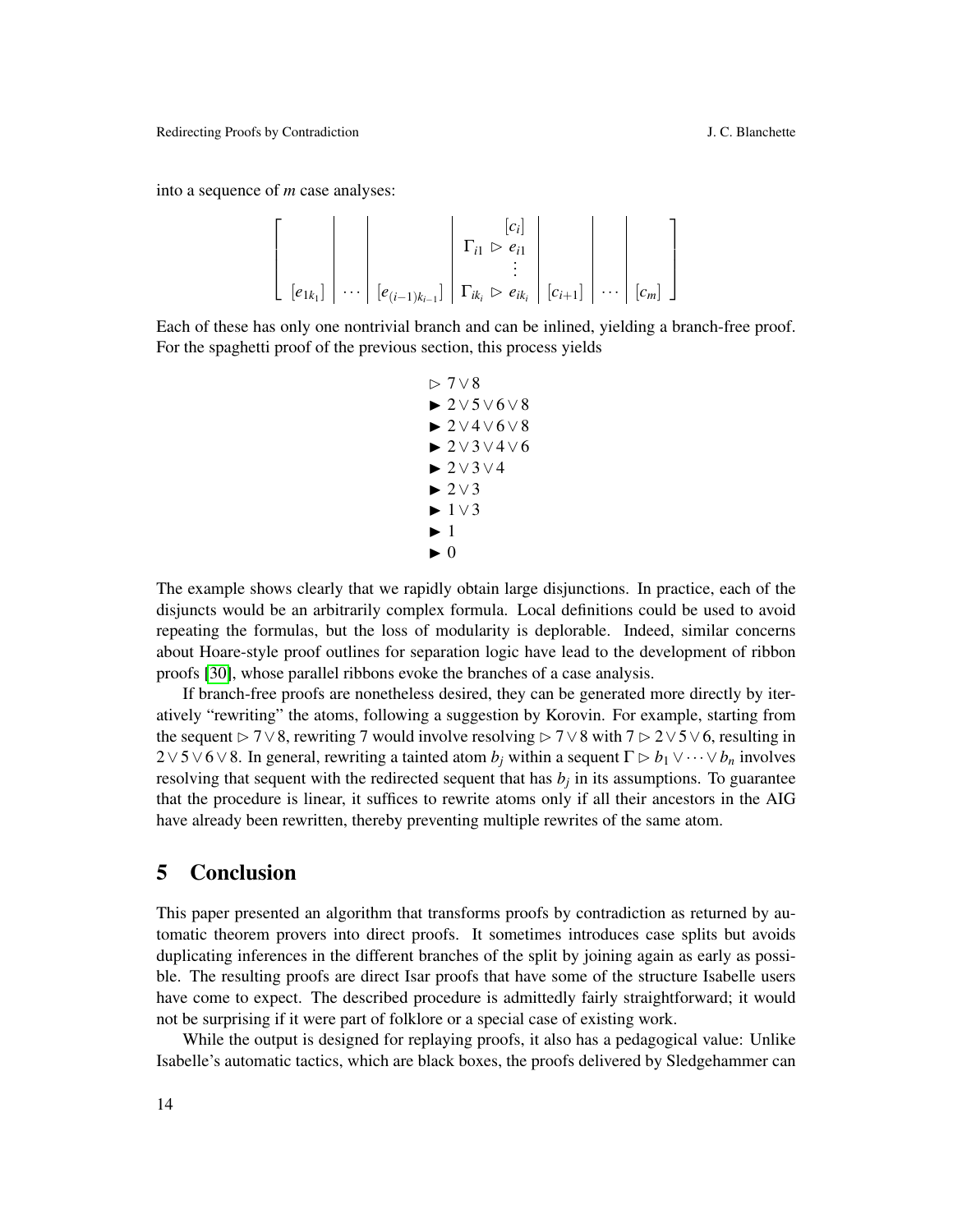be inspected and understood. The direct proof also forms a good basis for manual tuning. Further steps toward robust, intelligible Isar proofs, are described in a companion paper [\[25\]](#page-15-12). In future work, I am interested in transformations that increase proof readability and in the automatic discovery of concepts and lemmas, such as those available for Mizar proofs [\[16,](#page-15-15) [17\]](#page-15-16).

Acknowledgment. Tobias Nipkow, Lawrence Paulson, Geoff Sutcliffe, and Josef Urban motivated me to pursue this research. Andrei Popescu helped simplify the approach considerably. Charles Francis, sponsored by Google Summer of Code, developed a prototype. Sascha Böhme, Konstantin Korovin, Tobias Nipkow, Hans de Nivelle, Josef Urban, Tjark Weber, and two (still) anonymous reviewers produced a wealth of comments that helped enhance this text. I thank them all. The research was financed by the Deutsche Forschungsgemeinschaft (DFG) projects Quis Custodiet (grant Ni 491/11-1) and Hardening the Hammer (grant Ni 491/14-1).

#### References

- <span id="page-14-4"></span>[1] S. Autexier, C. Benzmüller, A. Fiedler, H. Horacek, and Q. B. Vo. Assertion-level proof representation with under-specification. *Electr. Notes Theor. Comput. Sci.*, 93:5–23, 2004.
- <span id="page-14-10"></span>[2] J. C. Blanchette. *Automatic Proofs and Refutations for Higher-Order Logic*. Ph.D. thesis, Dept. of Informatics, Technische Universität München, 2012.
- <span id="page-14-8"></span>[3] B. I. Dahn. Robbins algebras are Boolean: A revision of McCune's computer-generated solution of Robbins problem. *J. Algebra*, 208(2):526–532, 1998.
- <span id="page-14-7"></span>[4] M. Davis. Obvious logical inferences. In P. J. Hayes, editor, *IJCAI '81*, pages 530–531. William Kaufmann, 1981.
- <span id="page-14-1"></span>[5] L. M. de Moura and N. Bjørner. Z3: An efficient SMT solver. In C. R. Ramakrishnan and J. Rehof, editors, *TACAS 2008*, volume 4963 of *LNCS*, pages 337–340. Springer, 2008.
- <span id="page-14-13"></span>[6] G. Gentzen. Untersuchungen über das logische Schließen. *Math. Z.*, 39:176–210, 1935.
- <span id="page-14-5"></span>[7] X. Huang. Translating machine-generated resolution proofs into ND-proofs at the assertion level. In N. Y. Foo and R. Goebel, editors, *PRICAI '96*, volume 1114 of *LNCS*, pages 399–410. Springer, 1996.
- <span id="page-14-2"></span>[8] J. Hurd. First-order proof tactics in higher-order logic theorem provers. In M. Archer, B. Di Vito, and C. Muñoz, editors, *Design and Application of Strategies/Tactics in Higher Order Logics*, number CP-2003-212448 in NASA Technical Reports, pages 56–68, 2003.
- <span id="page-14-12"></span>[9] S. Jaskowski. On the rules of suppositions in formal logic. *Studia Logica*, 1:5–32, 1934.
- <span id="page-14-9"></span>[10] D. E. Knuth, T. L. Larrabee, and P. M. Roberts. *Mathematical Writing*. Mathematical Association of America, 1989.
- <span id="page-14-0"></span>[11] W. McCune. Solution of the Robbins problem. *J. Autom. Reasoning*, 19(3):263–276, 1997.
- <span id="page-14-6"></span>[12] A. Meier. TRAMP: Transformation of machine-found proofs into natural deduction proofs at the assertion level (system description). In D. McAllester, editor, *CADE-17*, volume 1831 of *LNAI*, pages 460–464. Springer, 2000.
- <span id="page-14-3"></span>[13] D. Miller and A. Felty. An integration of resolution and natural deduction theorem proving. In *AAAI-86*, volume I: Science, pages 198–202. Morgan Kaufmann, 1986.
- <span id="page-14-11"></span>[14] T. Nipkow. Programming and proving in Isabelle. [http://isabelle.in.tum.de/dist/](http://isabelle.in.tum.de/dist/Isabelle2013/doc/prog-prove.pdf) [Isabelle2013/doc/prog-prove.pdf](http://isabelle.in.tum.de/dist/Isabelle2013/doc/prog-prove.pdf), 2013.